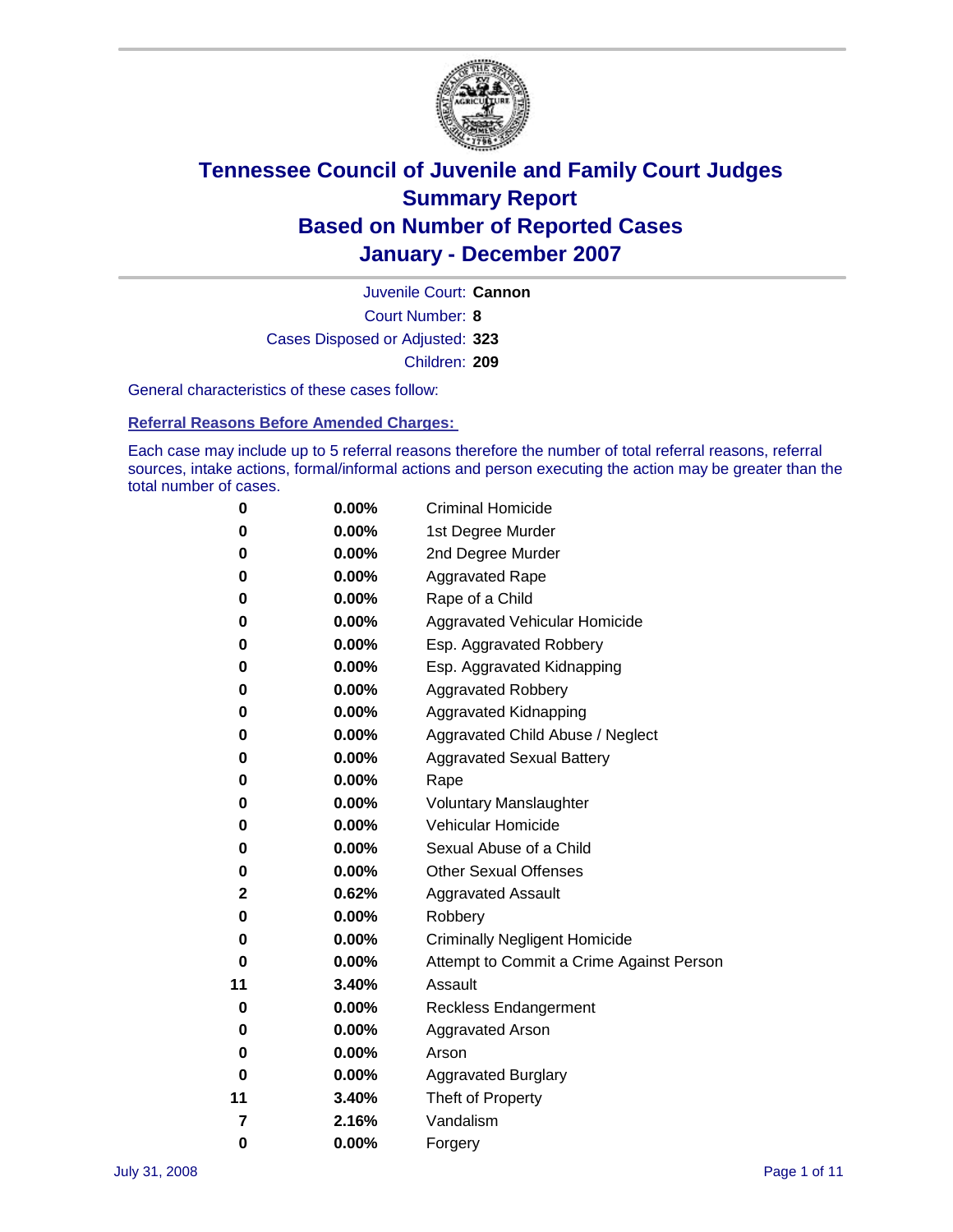

Court Number: **8** Juvenile Court: **Cannon** Cases Disposed or Adjusted: **323** Children: **209**

#### **Referral Reasons Before Amended Charges:**

Each case may include up to 5 referral reasons therefore the number of total referral reasons, referral sources, intake actions, formal/informal actions and person executing the action may be greater than the total number of cases.

| 0  | 0.00% | <b>Worthless Checks</b>                                     |
|----|-------|-------------------------------------------------------------|
| 2  | 0.62% | Illegal Possession / Fraudulent Use of Credit / Debit Cards |
| 2  | 0.62% | <b>Burglary</b>                                             |
| 0  | 0.00% | Unauthorized Use of a Vehicle                               |
| 0  | 0.00% | <b>Cruelty to Animals</b>                                   |
| 0  | 0.00% | Sale of Controlled Substances                               |
| 0  | 0.00% | <b>Other Drug Offenses</b>                                  |
| 8  | 2.47% | Possession of Controlled Substances                         |
| 0  | 0.00% | <b>Criminal Attempt</b>                                     |
| 0  | 0.00% | Carrying Weapons on School Property                         |
| 1  | 0.31% | Unlawful Carrying / Possession of a Weapon                  |
| 3  | 0.93% | <b>Evading Arrest</b>                                       |
| 0  | 0.00% | Escape                                                      |
| 0  | 0.00% | Driving Under Influence (DUI)                               |
| 5  | 1.54% | Possession / Consumption of Alcohol                         |
| 0  | 0.00% | Resisting Stop, Frisk, Halt, Arrest or Search               |
| 0  | 0.00% | <b>Aggravated Criminal Trespass</b>                         |
| 0  | 0.00% | Harassment                                                  |
| 0  | 0.00% | Failure to Appear                                           |
| 0  | 0.00% | Filing a False Police Report                                |
| 0  | 0.00% | Criminal Impersonation                                      |
| 5  | 1.54% | <b>Disorderly Conduct</b>                                   |
| 1  | 0.31% | <b>Criminal Trespass</b>                                    |
| 4  | 1.23% | <b>Public Intoxication</b>                                  |
| 0  | 0.00% | Gambling                                                    |
| 31 | 9.57% | Traffic                                                     |
| 0  | 0.00% | <b>Local Ordinances</b>                                     |
| 0  | 0.00% | Violation of Wildlife Regulations                           |
| 0  | 0.00% | Contempt of Court                                           |
| 18 | 5.56% | Violation of Probation                                      |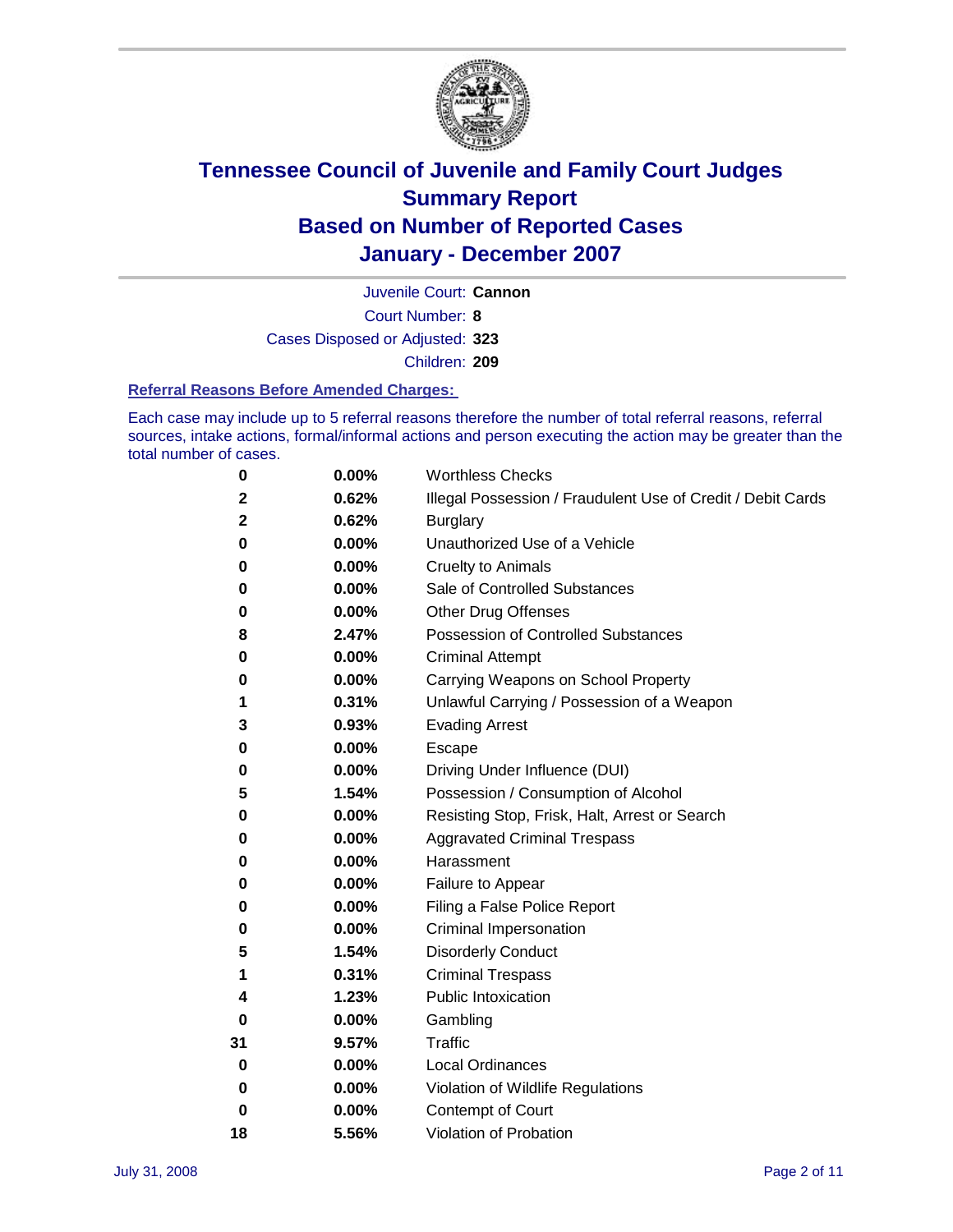

Court Number: **8** Juvenile Court: **Cannon** Cases Disposed or Adjusted: **323** Children: **209**

#### **Referral Reasons Before Amended Charges:**

Each case may include up to 5 referral reasons therefore the number of total referral reasons, referral sources, intake actions, formal/informal actions and person executing the action may be greater than the total number of cases.

| 0            | 0.00%    | Violation of Aftercare                 |
|--------------|----------|----------------------------------------|
| 8            | 2.47%    | <b>Unruly Behavior</b>                 |
| 11           | 3.40%    | Truancy                                |
| $\mathbf{2}$ | 0.62%    | In-State Runaway                       |
| 0            | 0.00%    | Out-of-State Runaway                   |
| 3            | 0.93%    | Possession of Tobacco Products         |
| 0            | $0.00\%$ | Violation of a Valid Court Order       |
| $\mathbf 2$  | 0.62%    | Violation of Curfew                    |
| 0            | 0.00%    | Sexually Abused Child                  |
| 0            | 0.00%    | <b>Physically Abused Child</b>         |
| 17           | 5.25%    | Dependency / Neglect                   |
| $\mathbf{2}$ | 0.62%    | <b>Termination of Parental Rights</b>  |
| 0            | 0.00%    | <b>Violation of Pretrial Diversion</b> |
| 0            | 0.00%    | Violation of Informal Adjustment       |
| 65           | 20.06%   | <b>Judicial Review</b>                 |
| 0            | 0.00%    | <b>Administrative Review</b>           |
| 18           | 5.56%    | <b>Foster Care Review</b>              |
| 7            | 2.16%    | Custody                                |
| 3            | 0.93%    | Visitation                             |
| 0            | 0.00%    | Paternity / Legitimation               |
| 75           | 23.15%   | <b>Child Support</b>                   |
| 0            | 0.00%    | <b>Request for Medical Treatment</b>   |
| 0            | 0.00%    | <b>Consent to Marry</b>                |
| 0            | 0.00%    | Other                                  |
| 324          | 100.00%  | <b>Total Referrals</b>                 |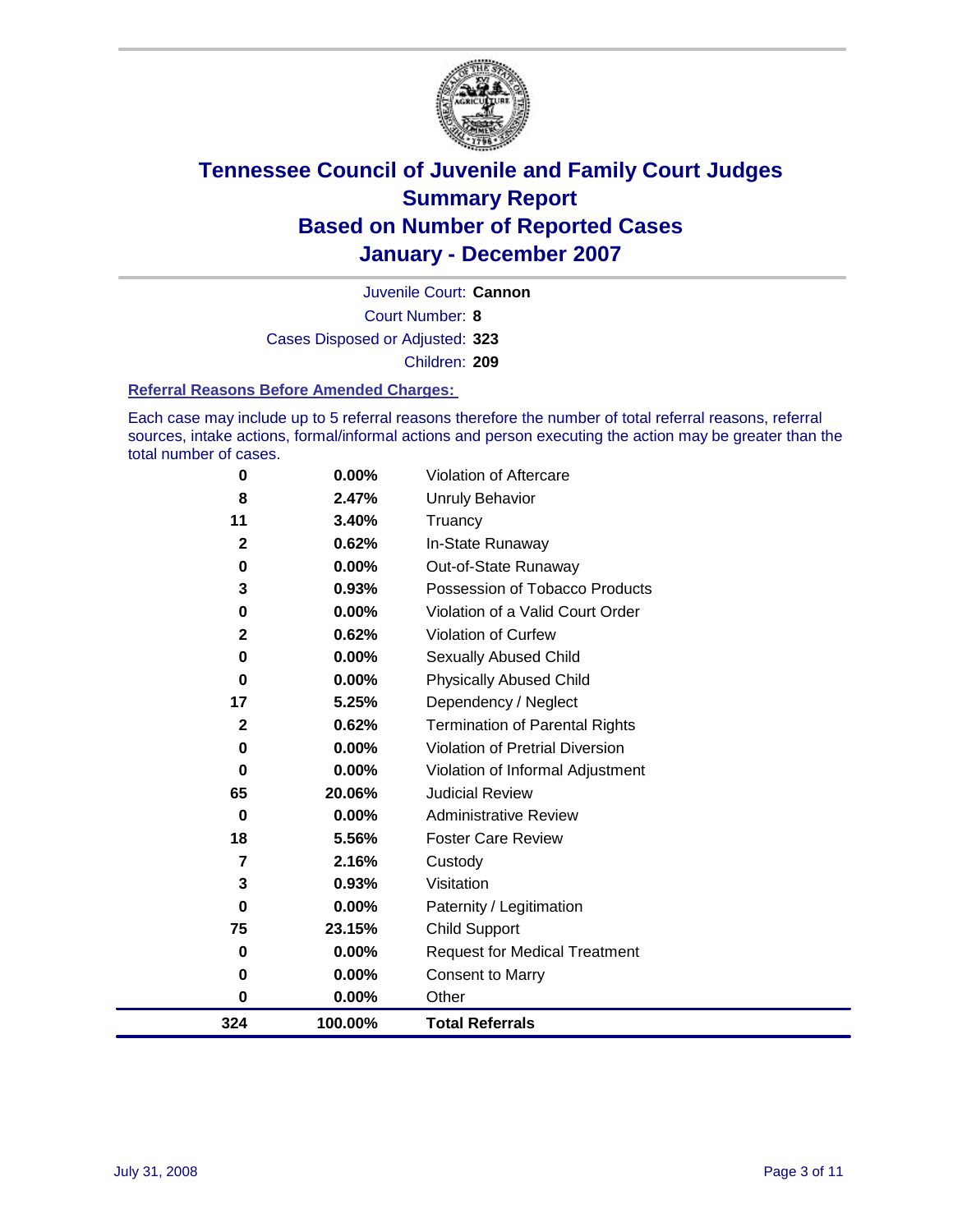

| Juvenile Court: Cannon          |  |
|---------------------------------|--|
| Court Number: 8                 |  |
| Cases Disposed or Adjusted: 323 |  |
| Children: 209                   |  |

### **Referral Sources: 1**

| 324         | 100.00% | <b>Total Referral Sources</b>     |
|-------------|---------|-----------------------------------|
| 0           | 0.00%   | Other                             |
| 0           | 0.00%   | Unknown                           |
| 0           | 0.00%   | Hospital                          |
| 0           | 0.00%   | Child & Parent                    |
| 6           | 1.85%   | Victim                            |
| 1           | 0.31%   | <b>Other Court</b>                |
| $\bf{0}$    | 0.00%   | Social Agency                     |
| 25          | 7.72%   | <b>Court Staff</b>                |
| 75          | 23.15%  | <b>District Attorney's Office</b> |
| $\mathbf 0$ | 0.00%   | <b>Other State Department</b>     |
| 95          | 29.32%  | <b>DCS</b>                        |
| 0           | 0.00%   | <b>CSA</b>                        |
| 13          | 4.01%   | School                            |
| 0           | 0.00%   | Self                              |
| 3           | 0.93%   | Relatives                         |
| 15          | 4.63%   | Parents                           |
| 91          | 28.09%  | Law Enforcement                   |
|             |         |                                   |

### **Age of Child at Referral: 2**

| 209      | 100.00%  | <b>Total Child Count</b> |
|----------|----------|--------------------------|
| $\bf{0}$ | $0.00\%$ | Unknown / Not Reported   |
| 0        | $0.00\%$ | Ages 19 and Over         |
| 53       | 25.36%   | Ages 17 through 18       |
| 55       | 26.32%   | Ages 15 through 16       |
| 15       | 7.18%    | Ages 13 through 14       |
| 11       | 5.26%    | Ages 11 through 12       |
| 75       | 35.89%   | Ages 10 and Under        |
|          |          |                          |

<sup>1</sup> If different than number of Referral Reasons (324), verify accuracy of your court's data.

One child could be counted in multiple categories, verify accuracy of your court's data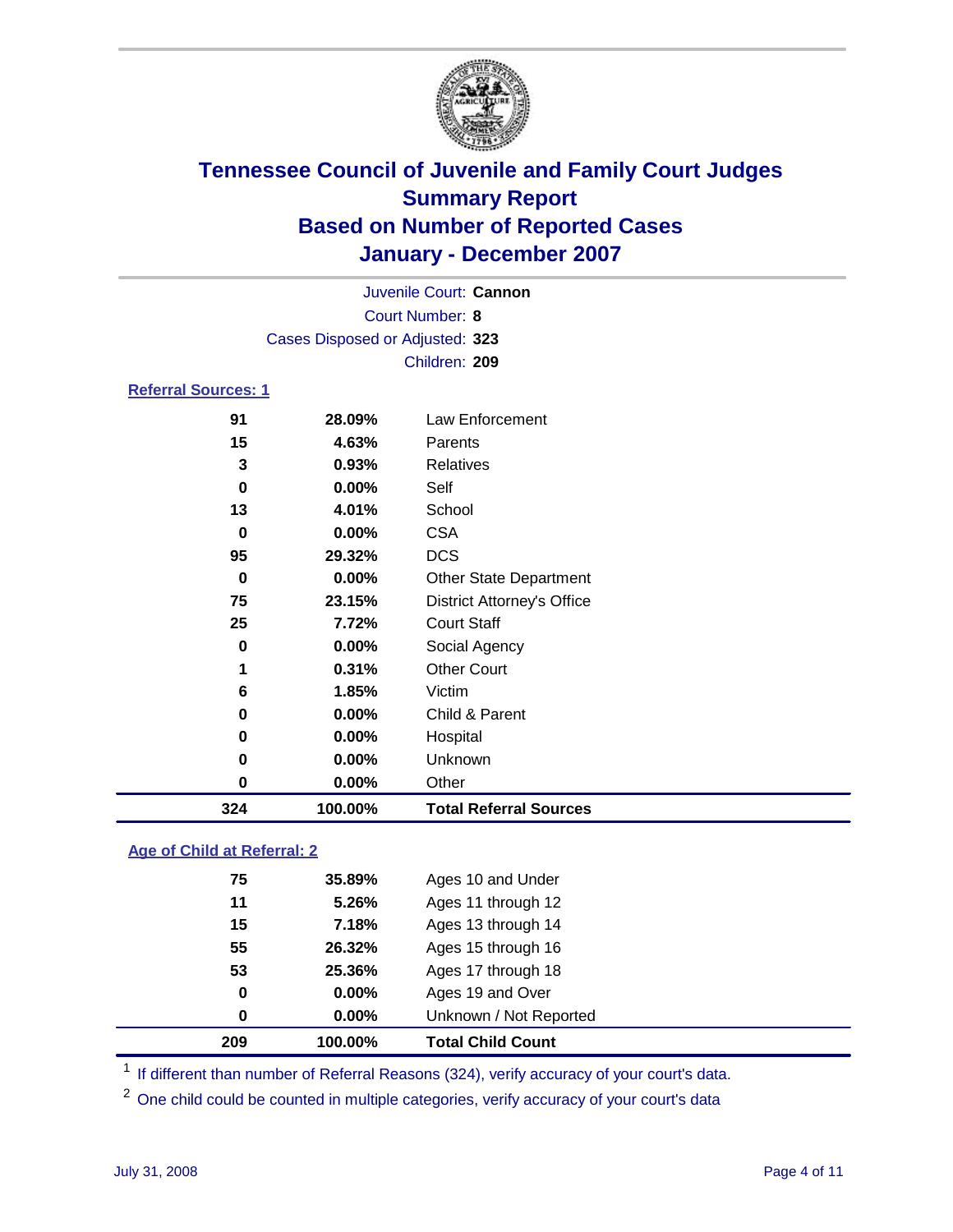

| Juvenile Court: Cannon                  |                                 |                          |  |  |
|-----------------------------------------|---------------------------------|--------------------------|--|--|
| Court Number: 8                         |                                 |                          |  |  |
|                                         | Cases Disposed or Adjusted: 323 |                          |  |  |
|                                         |                                 | Children: 209            |  |  |
| Sex of Child: 1                         |                                 |                          |  |  |
| 133                                     | 63.64%                          | Male                     |  |  |
| 76                                      | 36.36%                          | Female                   |  |  |
| $\bf{0}$                                | 0.00%                           | Unknown                  |  |  |
| 209                                     | 100.00%                         | <b>Total Child Count</b> |  |  |
| Race of Child: 1                        |                                 |                          |  |  |
| 200                                     | 95.69%                          | White                    |  |  |
| $\overline{\mathbf{2}}$                 | 0.96%                           | African American         |  |  |
| 1                                       | 0.48%                           | Native American          |  |  |
| 0                                       | 0.00%                           | Asian                    |  |  |
| 6                                       | 2.87%                           | Mixed                    |  |  |
| $\bf{0}$                                | 0.00%                           | Unknown                  |  |  |
| 209                                     | 100.00%                         | <b>Total Child Count</b> |  |  |
| <b>Hispanic Origin: 1</b>               |                                 |                          |  |  |
| 6                                       | 2.87%                           | Yes                      |  |  |
| 203                                     | 97.13%                          | <b>No</b>                |  |  |
| $\bf{0}$                                | 0.00%                           | Unknown                  |  |  |
| 209                                     | 100.00%                         | <b>Total Child Count</b> |  |  |
| <b>School Enrollment of Children: 1</b> |                                 |                          |  |  |
| 143                                     | 68.42%                          | Yes                      |  |  |
| 59                                      | 28.23%                          | No                       |  |  |
| $\overline{7}$                          | 3.35%                           | Unknown                  |  |  |
| 209                                     | 100.00%                         | <b>Total Child Count</b> |  |  |

One child could be counted in multiple categories, verify accuracy of your court's data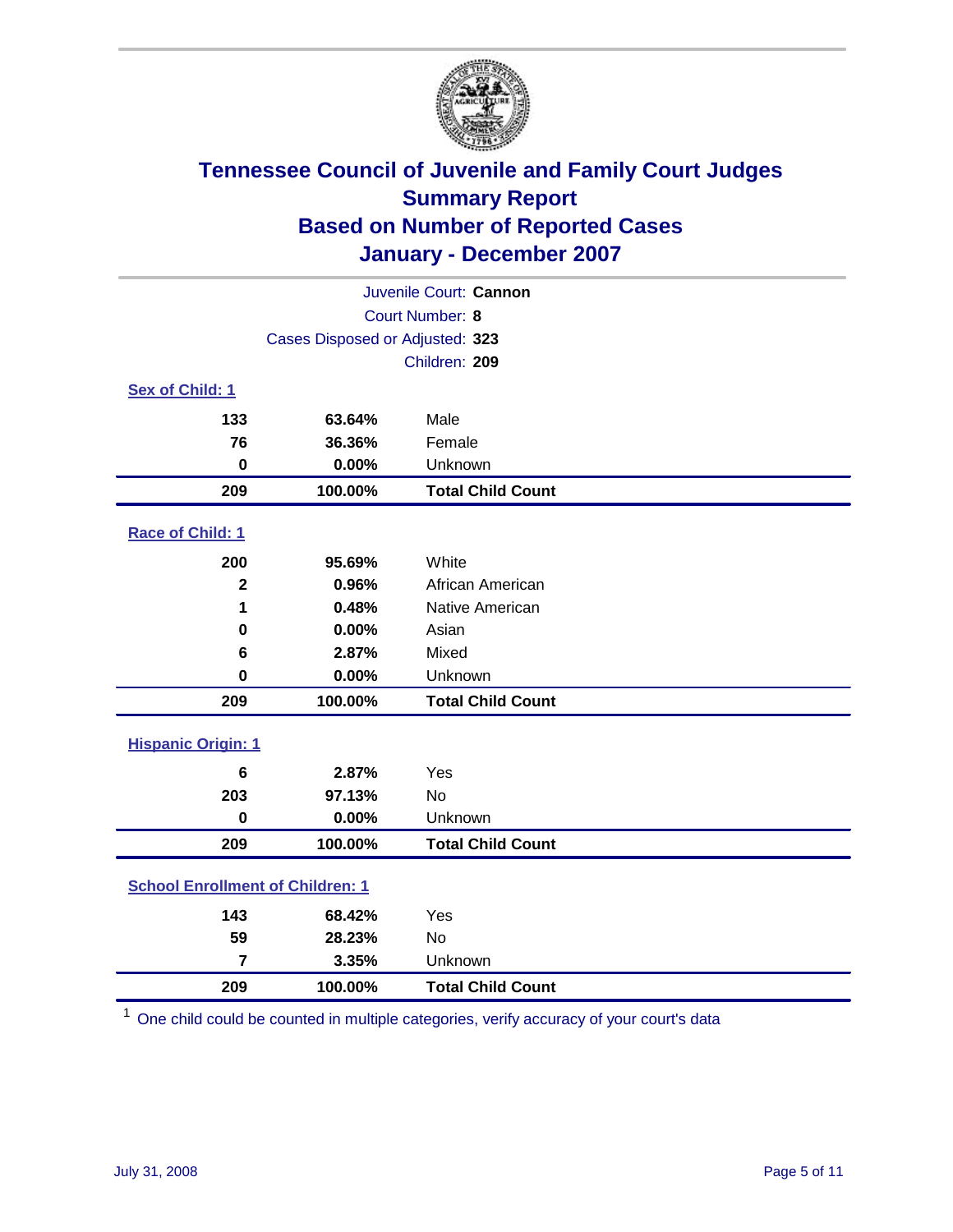

Court Number: **8** Juvenile Court: **Cannon** Cases Disposed or Adjusted: **323** Children: **209**

#### **Living Arrangement of Child at Time of Referral: 1**

| 209 | 100.00%  | <b>Total Child Count</b>     |
|-----|----------|------------------------------|
| 0   | 0.00%    | Other                        |
| 0   | 0.00%    | Unknown                      |
| 1   | 0.48%    | Independent                  |
| 1   | 0.48%    | In an Institution            |
| 1   | 0.48%    | In a Residential Center      |
| 4   | $1.91\%$ | In a Group Home              |
| 14  | 6.70%    | With Foster Family           |
| 0   | 0.00%    | With Adoptive Parents        |
| 21  | 10.05%   | <b>With Relatives</b>        |
| 18  | 8.61%    | With Father                  |
| 65  | 31.10%   | With Mother                  |
| 17  | 8.13%    | With Mother and Stepfather   |
| 4   | 1.91%    | With Father and Stepmother   |
| 63  | 30.14%   | With Both Biological Parents |
|     |          |                              |

#### **Type of Detention: 2**

| 323 | 100.00%  | <b>Total Detention Count</b> |  |
|-----|----------|------------------------------|--|
| 0   | $0.00\%$ | Other                        |  |
| 320 | 99.07%   | Does Not Apply               |  |
| 0   | $0.00\%$ | <b>Unknown</b>               |  |
| 0   | $0.00\%$ | <b>Psychiatric Hospital</b>  |  |
| 0   | 0.00%    | Jail - No Separation         |  |
| 0   | $0.00\%$ | Jail - Partial Separation    |  |
| 0   | $0.00\%$ | Jail - Complete Separation   |  |
| 3   | 0.93%    | Juvenile Detention Facility  |  |
| 0   | $0.00\%$ | Non-Secure Placement         |  |
|     |          |                              |  |

<sup>1</sup> One child could be counted in multiple categories, verify accuracy of your court's data

<sup>2</sup> If different than number of Cases (323) verify accuracy of your court's data.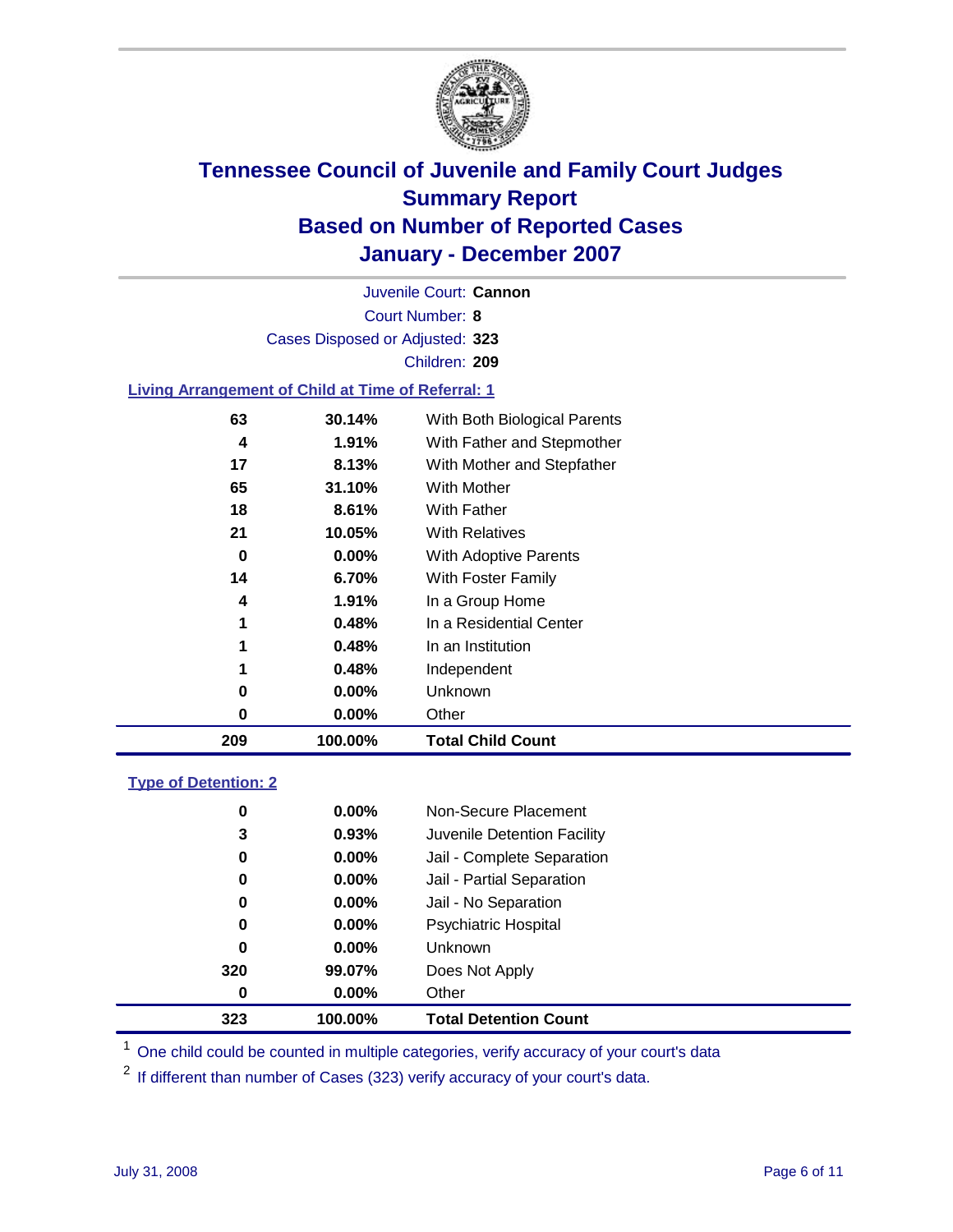

|                                                    | Juvenile Court: Cannon          |                                      |  |  |  |
|----------------------------------------------------|---------------------------------|--------------------------------------|--|--|--|
|                                                    | Court Number: 8                 |                                      |  |  |  |
|                                                    | Cases Disposed or Adjusted: 323 |                                      |  |  |  |
|                                                    |                                 | Children: 209                        |  |  |  |
| <b>Placement After Secure Detention Hearing: 1</b> |                                 |                                      |  |  |  |
| 3                                                  | 0.93%                           | Returned to Prior Living Arrangement |  |  |  |
| 0                                                  | 0.00%                           | Juvenile Detention Facility          |  |  |  |
| 0                                                  | 0.00%                           | Jail                                 |  |  |  |
| 0                                                  | $0.00\%$                        | Shelter / Group Home                 |  |  |  |
| 0                                                  | 0.00%                           | <b>Foster Family Home</b>            |  |  |  |
| 0                                                  | 0.00%                           | Psychiatric Hospital                 |  |  |  |
| 0                                                  | 0.00%                           | Unknown / Not Reported               |  |  |  |
| 320                                                | 99.07%                          | Does Not Apply                       |  |  |  |
| 0                                                  | 0.00%                           | Other                                |  |  |  |
| 323                                                | 100.00%                         | <b>Total Placement Count</b>         |  |  |  |
|                                                    |                                 |                                      |  |  |  |
| <b>Intake Actions: 2</b>                           |                                 |                                      |  |  |  |
| 165                                                | 50.93%                          | <b>Petition Filed</b>                |  |  |  |
| 7                                                  | 2.16%                           | <b>Motion Filed</b>                  |  |  |  |
| 29                                                 | 8.95%                           | <b>Citation Processed</b>            |  |  |  |
| 1                                                  | 0.31%                           | Notification of Paternity Processed  |  |  |  |
| 88                                                 | 27.16%                          | Scheduling of Judicial Review        |  |  |  |
| 3                                                  | 0.93%                           | Scheduling of Administrative Review  |  |  |  |
| 18                                                 | 5.56%                           | Scheduling of Foster Care Review     |  |  |  |
| 0                                                  | 0.00%                           | Unknown                              |  |  |  |
| 0                                                  | 0.00%                           | Does Not Apply                       |  |  |  |
| 13                                                 | 4.01%                           | Other                                |  |  |  |
| 324                                                | 100.00%                         | <b>Total Intake Count</b>            |  |  |  |

<sup>1</sup> If different than number of Cases (323) verify accuracy of your court's data.

<sup>2</sup> If different than number of Referral Reasons (324), verify accuracy of your court's data.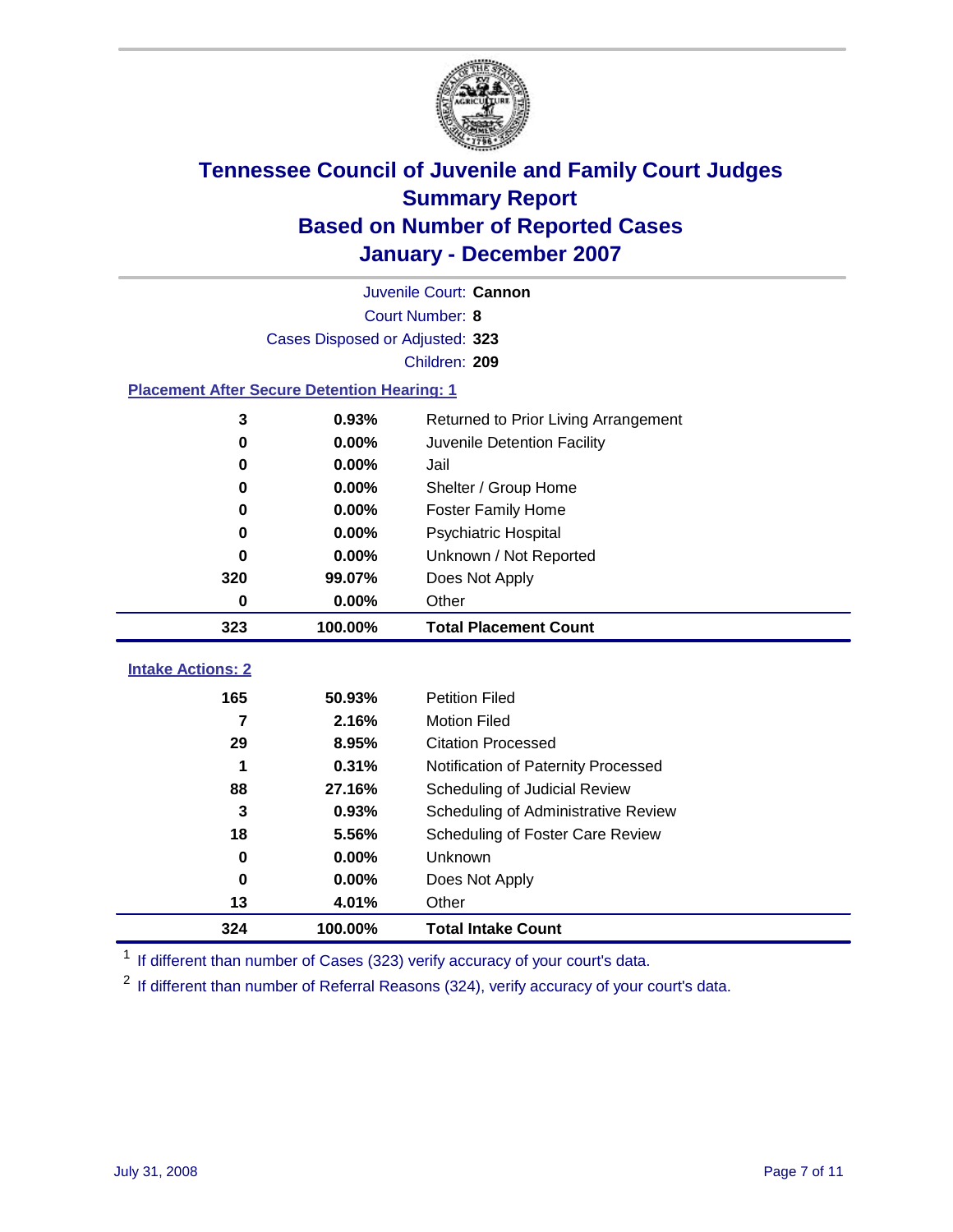

Court Number: **8** Juvenile Court: **Cannon** Cases Disposed or Adjusted: **323** Children: **209**

### **Last Grade Completed by Child: 1**

| 48       | 22.97%   | Too Young for School     |
|----------|----------|--------------------------|
| $\bf{0}$ | $0.00\%$ | Preschool                |
| 0        | 0.00%    | Kindergarten             |
| 0        | 0.00%    | 1st Grade                |
| 0        | 0.00%    | 2nd Grade                |
| $\bf{0}$ | 0.00%    | 3rd Grade                |
| 0        | 0.00%    | 4th Grade                |
| 3        | 1.44%    | 5th Grade                |
| 1        | 0.48%    | 6th Grade                |
| 5        | 2.39%    | 7th Grade                |
| 17       | 8.13%    | 8th Grade                |
| 9        | 4.31%    | 9th Grade                |
| 11       | 5.26%    | 10th Grade               |
| 18       | 8.61%    | 11th Grade               |
| 3        | 1.44%    | 12th Grade               |
| $\bf{0}$ | 0.00%    | Non-Graded Special Ed    |
| 1        | 0.48%    | <b>GED</b>               |
| 0        | 0.00%    | Graduated                |
| $\Omega$ | 0.00%    | Never Attended School    |
| 93       | 44.50%   | Unknown                  |
| $\bf{0}$ | 0.00%    | Other                    |
| 209      | 100.00%  | <b>Total Child Count</b> |

### **Enrolled in Special Education: 1**

<sup>1</sup> One child could be counted in multiple categories, verify accuracy of your court's data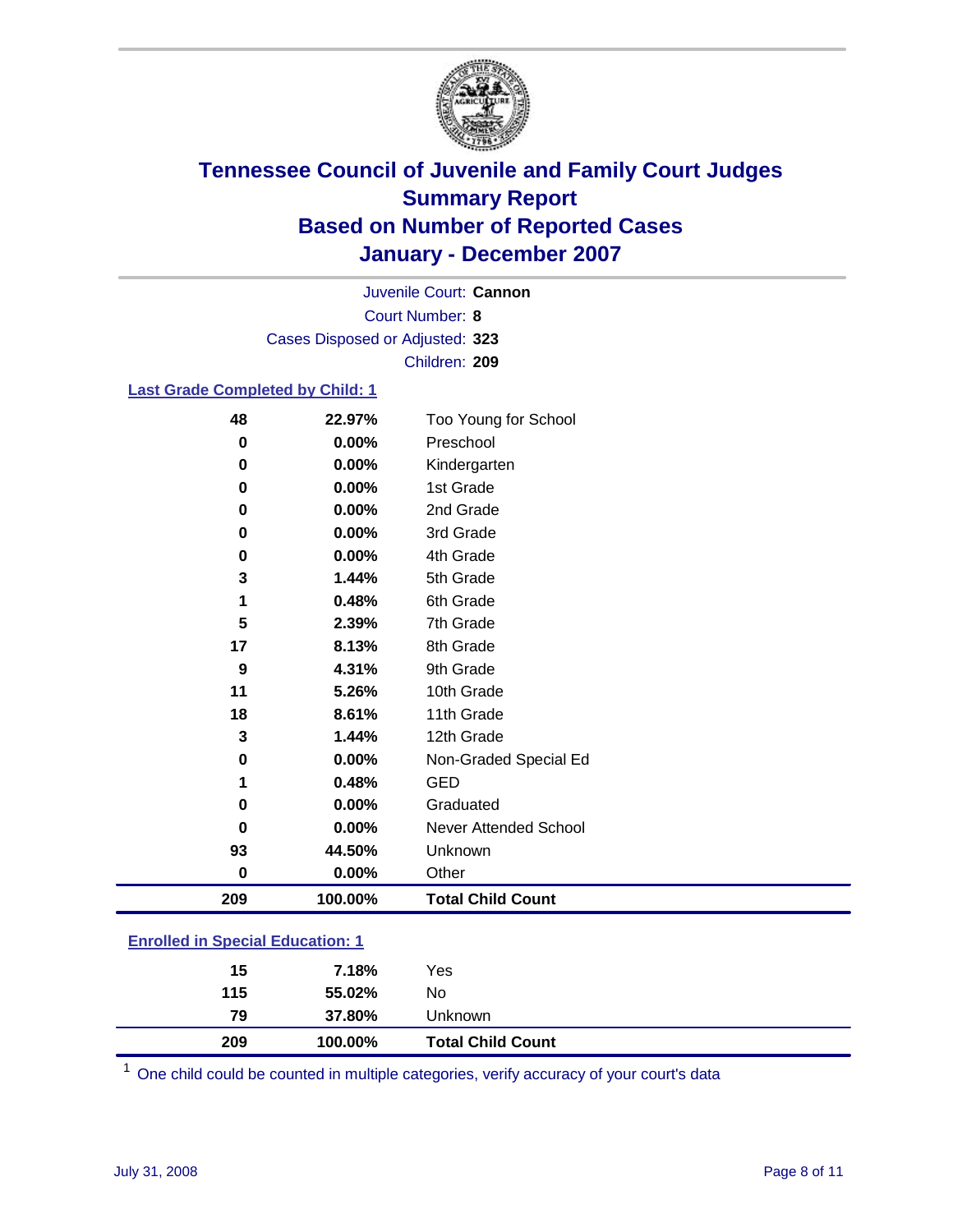

|                              |                                 | Juvenile Court: Cannon    |
|------------------------------|---------------------------------|---------------------------|
|                              |                                 | Court Number: 8           |
|                              | Cases Disposed or Adjusted: 323 |                           |
|                              |                                 | Children: 209             |
| <b>Action Executed By: 1</b> |                                 |                           |
| 299                          | 92.28%                          | Judge                     |
| 7                            | 2.16%                           | Referee                   |
| 0                            | $0.00\%$                        | <b>YSO</b>                |
| 18                           | 5.56%                           | Other                     |
| 0                            | $0.00\%$                        | Unknown / Not Reported    |
| 324                          | 100.00%                         | <b>Total Action Count</b> |

### **Formal / Informal Actions: 1**

| 9   | 2.78%    | Dismissed                                        |
|-----|----------|--------------------------------------------------|
| 1   | 0.31%    | Retired / Nolle Prosequi                         |
| 45  | 13.89%   | <b>Complaint Substantiated Delinquent</b>        |
| 22  | 6.79%    | <b>Complaint Substantiated Status Offender</b>   |
| 15  | 4.63%    | <b>Complaint Substantiated Dependent/Neglect</b> |
| 0   | 0.00%    | <b>Complaint Substantiated Abused</b>            |
| 0   | 0.00%    | <b>Complaint Substantiated Mentally III</b>      |
| 0   | $0.00\%$ | Informal Adjustment                              |
| 41  | 12.65%   | <b>Pretrial Diversion</b>                        |
| 0   | $0.00\%$ | <b>Transfer to Adult Court Hearing</b>           |
| 0   | $0.00\%$ | Charges Cleared by Transfer to Adult Court       |
| 82  | 25.31%   | Special Proceeding                               |
| 8   | 2.47%    | <b>Review Concluded</b>                          |
| 100 | 30.86%   | Case Held Open                                   |
|     | 0.31%    | Other                                            |
| 0   | $0.00\%$ | Unknown / Not Reported                           |
| 324 | 100.00%  | <b>Total Action Count</b>                        |

<sup>1</sup> If different than number of Referral Reasons (324), verify accuracy of your court's data.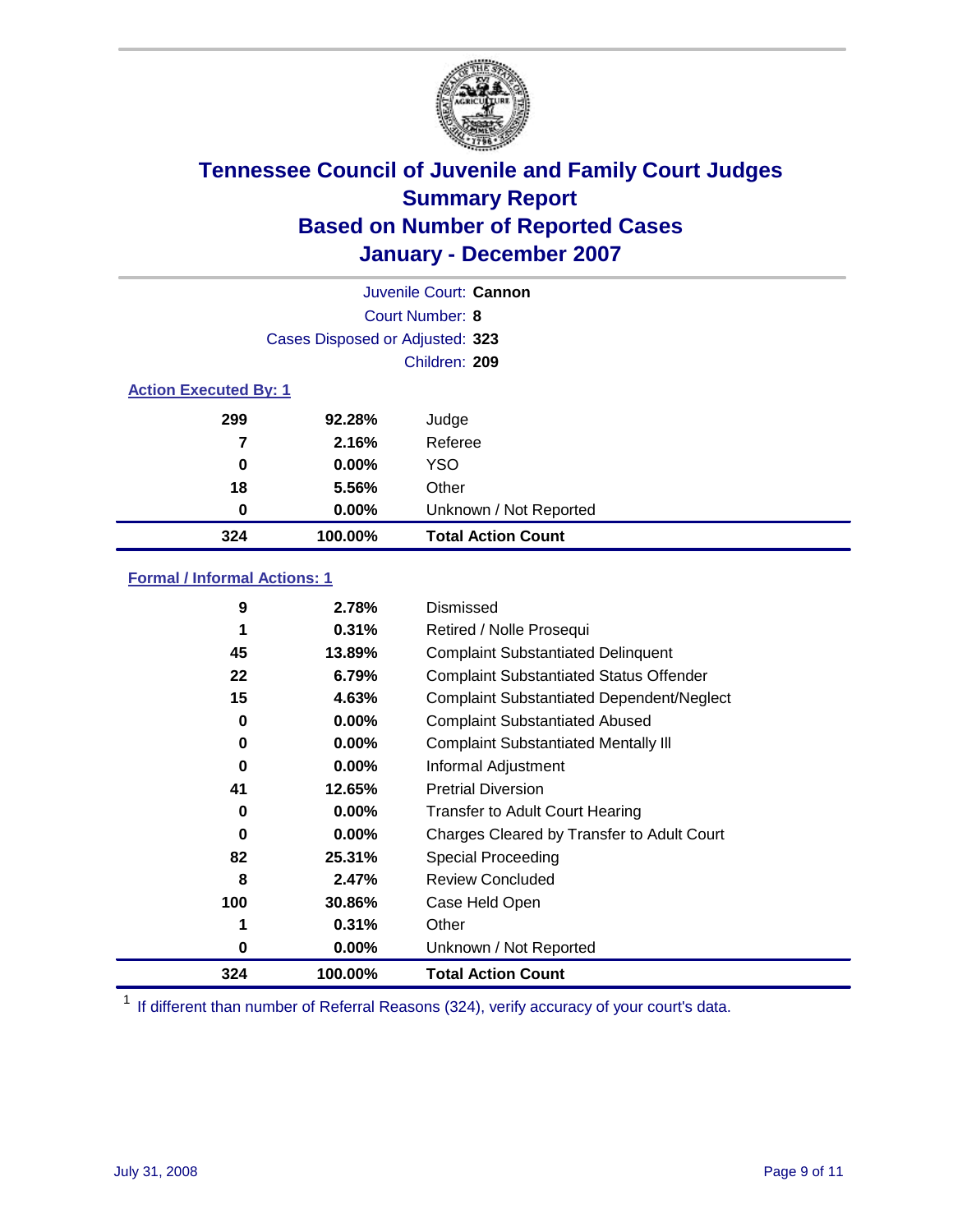

|                       |                                 | Juvenile Court: Cannon                                |
|-----------------------|---------------------------------|-------------------------------------------------------|
|                       |                                 | Court Number: 8                                       |
|                       | Cases Disposed or Adjusted: 323 |                                                       |
|                       |                                 | Children: 209                                         |
| <b>Case Outcomes:</b> |                                 | There can be multiple outcomes for one child or case. |
| 12                    | 2.80%                           | <b>Case Dismissed</b>                                 |
| 5                     | 1.17%                           | Case Retired or Nolle Prosequi                        |
| 3                     | 0.70%                           | Warned / Counseled                                    |
| 100                   | 23.36%                          | <b>Held Open For Review</b>                           |
| 41                    | 9.58%                           | Supervision / Probation to Juvenile Court             |
| 0                     | 0.00%                           | <b>Probation to Parents</b>                           |
| 0                     | 0.00%                           | Referral to Another Entity for Supervision / Service  |
| 0                     | 0.00%                           | Referred for Mental Health Counseling                 |
| 4                     | 0.93%                           | Referred for Alcohol and Drug Counseling              |
| 0                     | 0.00%                           | Referred to Alternative School                        |
| 0                     | 0.00%                           | Referred to Private Child Agency                      |
| 0                     | 0.00%                           | Referred to Defensive Driving School                  |
| 0                     | 0.00%                           | Referred to Alcohol Safety School                     |
| 26                    | 6.07%                           | Referred to Juvenile Court Education-Based Program    |
| 1                     | 0.23%                           | Driver's License Held Informally                      |
| 0                     | 0.00%                           | <b>Voluntary Placement with DMHMR</b>                 |
| 0                     | 0.00%                           | <b>Private Mental Health Placement</b>                |
| 0                     | 0.00%                           | <b>Private MR Placement</b>                           |
| 0                     | 0.00%                           | Placement with City/County Agency/Facility            |
| 0                     | 0.00%                           | Placement with Relative / Other Individual            |
| 6                     | 1.40%                           | Fine                                                  |
| 4                     | 0.93%                           | <b>Public Service</b>                                 |
| 8                     | 1.87%                           | Restitution                                           |
| 0                     | 0.00%                           | <b>Runaway Returned</b>                               |
| 0                     | 0.00%                           | No Contact Order                                      |
| 0                     | 0.00%                           | Injunction Other than No Contact Order                |
| 0                     | 0.00%                           | <b>House Arrest</b>                                   |
| 1                     | 0.23%                           | <b>Court Defined Curfew</b>                           |
| 0                     | 0.00%                           | Dismissed from Informal Adjustment                    |
| 0                     | 0.00%                           | <b>Dismissed from Pretrial Diversion</b>              |
| 2                     | 0.47%                           | <b>Released from Probation</b>                        |
| 0                     | 0.00%                           | <b>Transferred to Adult Court</b>                     |
| 0                     | $0.00\%$                        | <b>DMHMR Involuntary Commitment</b>                   |